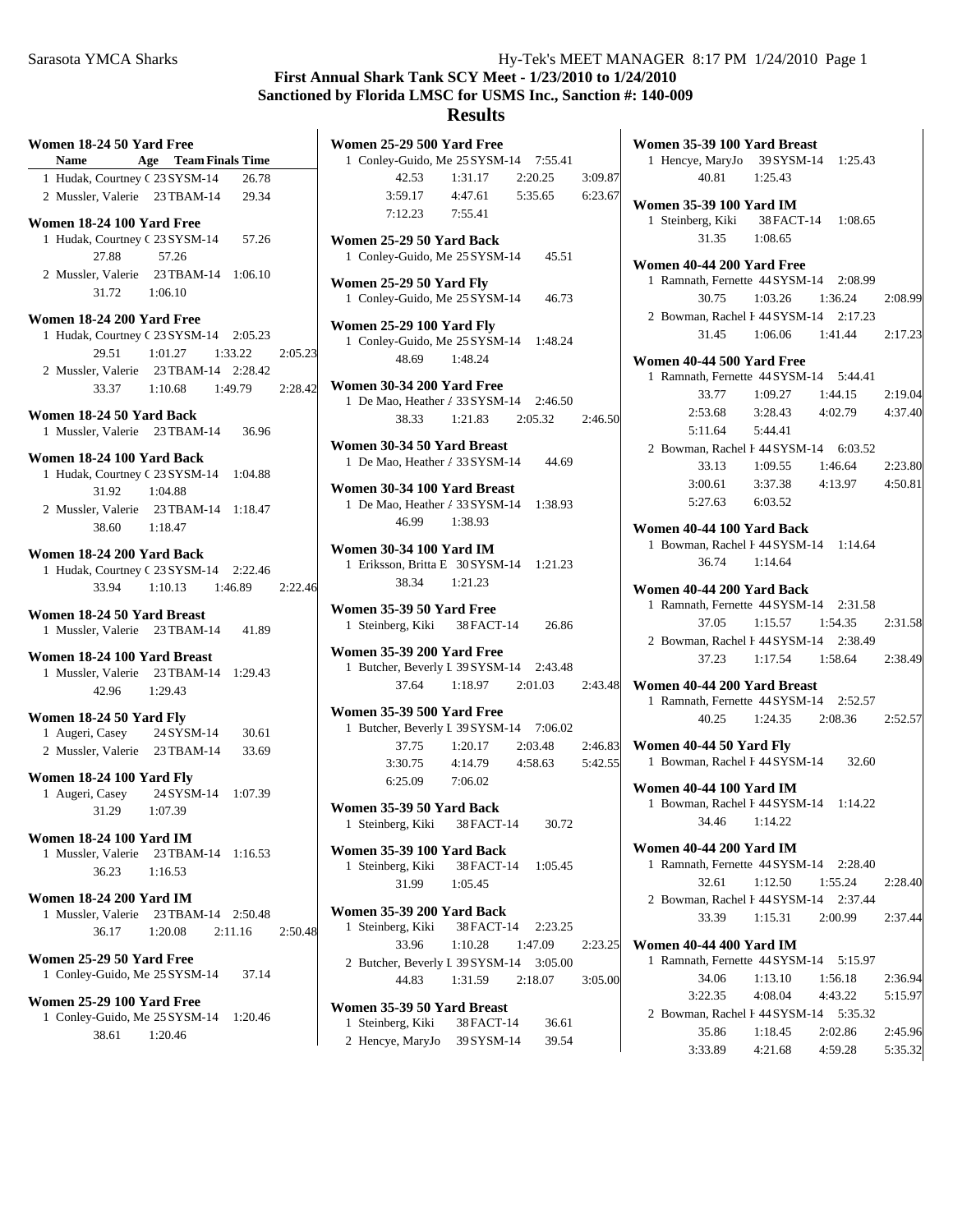## **First Annual Shark Tank SCY Meet - 1/23/2010 to 1/24/2010 Sanctioned by Florida LMSC for USMS Inc., Sanction #: 140-009**

## **Results**

|                                                                     |                       |         |         | 2 Matysek, An                          |
|---------------------------------------------------------------------|-----------------------|---------|---------|----------------------------------------|
| Women 45-49 50 Yard Free                                            |                       |         |         | 51.47                                  |
| 1 Dahl, Lisa A                                                      | 48 PNA-36             | 25.39   |         |                                        |
| 2 Fedako, Cathy A 48 SYSM-14                                        |                       | 26.84   |         | <b>Women 45-49 5</b>                   |
| 3 Hegwein, Cynthia 48 FACT-14                                       |                       | 29.51   |         | 1 Dahl, Lisa A                         |
| 4 Curhan, Linda C 46 FACT-14                                        |                       | 33.02   |         | 2 Fedako, Cath                         |
| Women 45-49 50 Yard Free                                            |                       |         |         | 3 Hegwein, Cy                          |
| <b>Certified Leadoff Splits</b>                                     |                       |         |         | <b>Women 45-49 1</b>                   |
| 1 Hegwein, Cynthia 48 FACT-14                                       |                       | 29.57   |         | 1 Rectenwal, L                         |
| Women 45-49 100 Yard Free                                           |                       |         |         | 39.35                                  |
| 1 Fedako, Cathy A                                                   | 48 SYSM-14            | 59.71   |         | <b>Women 45-492</b>                    |
| 28.63                                                               | 59.71                 |         |         | 1 Rectenwal, L                         |
| 2 Bennett, Ellen K 46 SYSM-14                                       |                       | 1:01.36 |         | 41.40                                  |
| 29.51                                                               | 1:01.36               |         |         |                                        |
|                                                                     |                       |         |         | <b>Women 45-49 1</b><br>1 Dahl, Lisa A |
| Women 45-49 200 Yard Free<br>1 Bennett, Ellen K 46 SYSM-14          |                       | 2:11.46 |         | 30.60                                  |
| 30.63                                                               | 1:03.51               | 1:37.14 | 2:11.46 | 2 Matysek, An                          |
| 2 Fedako, Cathy A 48 SYSM-14                                        |                       | 2:14.89 |         | 53.82                                  |
| 31.48                                                               |                       |         |         |                                        |
|                                                                     | 1:05.48               | 1:39.58 | 2:14.89 | <b>Women 45-492</b>                    |
| Women 45-49 500 Yard Free                                           |                       |         |         | 1 Rectenwal, L                         |
| 1 Bennett, Ellen K 46 SYSM-14                                       |                       | 5:50.68 |         | 38.71                                  |
| 31.91                                                               | 1:06.75               | 1:42.18 | 2:17.89 | <b>Women 45-49 4</b>                   |
| 2:53.74                                                             | 3:29.41               | 4:05.18 | 4:40.60 | 1 Bennett, Elle                        |
| 5:16.09                                                             | 5:50.68               |         |         | 34.74                                  |
| 2 Fedako, Cathy A 48 SYSM-14 6:07.86                                |                       |         |         | 3:29.34                                |
| 33.66                                                               | 1:09.72               | 1:46.42 | 2:23.87 | 2 Rectenwal, L                         |
| 3:01.74                                                             | 3:39.64               | 4:17.60 | 4:55.36 | 45.63                                  |
| 5:32.29                                                             | 6:07.86               |         |         | 4:34.48                                |
| Women 45-49 50 Yard Back                                            |                       |         |         |                                        |
| 1 Dahl, Lisa A                                                      | 48 PNA-36             | 30.50   |         | <b>Women 50-54 5</b>                   |
| 2 Hegwein, Cynthia 48 FACT-14                                       |                       | 37.42   |         | 1 Carpenter, K                         |
|                                                                     |                       |         |         | 2 Grilli, Tracy<br>3 Kunzle, Nano      |
| Women 45-49 100 Yard Back<br>1 Matysek, Anna Le: 48 SYSM-14 1:48.63 |                       |         |         | 4 Showalter, L                         |
| 54.53                                                               | 1:48.63               |         |         | 5 Singleton, Ka                        |
|                                                                     |                       |         |         |                                        |
| Women 45-49 200 Yard Back                                           |                       |         |         | <b>Women 50-54 1</b>                   |
| 1 Bennett, Ellen K 46 SYSM-14 2:35.52                               |                       |         |         | 1 Carpenter, K                         |
|                                                                     | 37.63 1:17.36 1:56.54 |         | 2:35.52 | 30.07                                  |
| 2 Matysek, Anna Le: 48 SYSM-14 3:47.29                              |                       |         |         | 2 Grilli, Tracy                        |
| 55.60                                                               | 1:52.99               | 2:49.94 | 3:47.29 | 32.36                                  |
| Women 45-49 50 Yard Breast                                          |                       |         |         | 3 Kunzle, Nano                         |
| 1 Dahl, Lisa A                                                      | 48 PNA-36             | 34.58   |         | 42.41                                  |
| 2 Matysek, Anna Le: 48 SYSM-14                                      |                       | 48.88   |         | 4 Singleton, Ka                        |
| Women 45-49 100 Yard Breast                                         |                       |         |         | 51.45                                  |
| 1 Bennett, Ellen K                                                  | 46 SYSM-14            | 1:20.34 |         | <b>Women 50-542</b>                    |
| 38.27                                                               | 1:20.34               |         |         | 1 Grilli, Tracy                        |
| 2 Matysek, Anna Le: 48 SYSM-14                                      |                       | 1:44.93 |         | 32.65                                  |
| 50.74                                                               | 1:44.93               |         |         | 2 Moucha, Sue                          |
|                                                                     |                       |         |         | 59.79                                  |
| Women 45-49 200 Yard Breast                                         |                       |         |         |                                        |
| 1 Bennett, Ellen K 46 SYSM-14                                       |                       | 2:49.32 |         |                                        |
| 38.34                                                               | 1:21.02               | 2:04.64 | 2:49.32 |                                        |

| 2 Matysek, Anna Le: 48 SYSM-14 3:49.68           |                     |                                 |         |
|--------------------------------------------------|---------------------|---------------------------------|---------|
|                                                  |                     | 51.47 1:48.52 2:50.51 3:49.68   |         |
| <b>Women 45-49 50 Yard Fly</b>                   |                     |                                 |         |
| 1 Dahl, Lisa A                                   | 48 PNA-36           | 27.56                           |         |
| 2 Fedako, Cathy A 48 SYSM-14                     |                     | 32.77                           |         |
| 3 Hegwein, Cynthia 48 FACT-14 33.60              |                     |                                 |         |
|                                                  |                     |                                 |         |
| Women 45-49 100 Yard Fly                         |                     |                                 |         |
| 1 Rectenwal, Laura J 46 SYSM-14 1:24.12          |                     |                                 |         |
| 39.35 1:24.12                                    |                     |                                 |         |
| Women 45-49 200 Yard Fly                         |                     |                                 |         |
| 1 Rectenwal, Laura J 46 SYSM-14 3:30.04          |                     |                                 |         |
| 41.40                                            |                     | 1:29.48 2:24.65 3:30.04         |         |
|                                                  |                     |                                 |         |
| Women 45-49 100 Yard IM                          |                     |                                 |         |
| 1 Dahl, Lisa A                                   | 48 PNA-36 1:05.72   |                                 |         |
| 30.60                                            | 1:05.72             |                                 |         |
| 2 Matysek, Anna Le: 48 SYSM-14 1:47.45           |                     |                                 |         |
| 53.82                                            | 1:47.45             |                                 |         |
| <b>Women 45-49 200 Yard IM</b>                   |                     |                                 |         |
| 1 Rectenwal, Laura J 46 SYSM-14 3:06.52          |                     |                                 |         |
| 38.71                                            |                     | 1:26.65 2:20.26 3:06.52         |         |
|                                                  |                     |                                 |         |
| <b>Women 45-49 400 Yard IM</b>                   |                     |                                 |         |
| 1 Bennett, Ellen K 46 SYSM-14 5:29.87            |                     |                                 |         |
| 34.74                                            | $1:16.44$ $1:59.50$ |                                 | 2:42.51 |
|                                                  |                     | 3:29.34 4:15.88 4:53.04 5:29.87 |         |
| 2 Rectenwal, Laura J 46 SYSM-14 7:14.03          |                     |                                 |         |
|                                                  |                     | 45.63 1:38.71 2:35.93 3:36.18   |         |
| 4:34.48   5:36.00   6:25.26   7:14.03            |                     |                                 |         |
| Women 50-54 50 Yard Free                         |                     |                                 |         |
| 1 Carpenter, Kelley (52 SYSM-14                  |                     | 27.83                           |         |
| 2 Grilli, Tracy L 52 NEM-2                       |                     | 29.73                           |         |
| 3 Kunzle, Nancy L 51 FACT-14                     |                     | 38.22                           |         |
| 4 Showalter, Linda J 53 SYSM-14 41.96            |                     |                                 |         |
| 5 Singleton, Kathy 52 SYSM-14 48.87              |                     |                                 |         |
|                                                  |                     |                                 |         |
| Women 50-54 100 Yard Free                        |                     |                                 |         |
| 1 Carpenter, Kelley (52 SYSM-14 1:02.54<br>30.07 | 1:02.54             |                                 |         |
|                                                  |                     |                                 |         |
| 2 Grilli, Tracy L 52 NEM-2                       |                     | 1:06.64                         |         |
| 32.36 1:06.64                                    |                     |                                 |         |
| 3 Kunzle, Nancy L 51 FACT-14 1:32.39             |                     |                                 |         |
| 42.41                                            | 1:32.39             |                                 |         |
| 4 Singleton, Kathy 52 SYSM-14 1:52.10            |                     |                                 |         |
| 51.45 1:52.10                                    |                     |                                 |         |
| Women 50-54 200 Yard Free                        |                     |                                 |         |
| 1 Grilli, Tracy L                                | 52 NEM-2            | 2:20.83                         |         |
| 32.65                                            |                     | $1:07.75$ $1:44.30$             | 2:20.83 |
| 2 Moucha, Sue A                                  | 51 FMM-14 4:18.11   |                                 |         |
| 59.79                                            |                     | $2:04.94$ $3:11.33$ $4:18.11$   |         |
|                                                  |                     |                                 |         |
|                                                  |                     |                                 |         |

| Women 50-54 500 Yard Free                                   |                     |                                         |         |
|-------------------------------------------------------------|---------------------|-----------------------------------------|---------|
| 1 Grilli, Tracy L                                           | 52 NEM-2 6:09.05    |                                         |         |
| 33.86                                                       | $1:10.64$ $1:47.89$ |                                         | 2:25.42 |
|                                                             |                     | 3:02.92 3:40.53 4:18.16 4:55.66         |         |
| 5:33.06 6:09.05                                             |                     |                                         |         |
| 2 Moucha, Sue A 51 FMM-14 11:53.24                          |                     |                                         |         |
| 1:04.75                                                     |                     | 2:15.21 3:27.30 4:39.57                 |         |
|                                                             |                     |                                         |         |
| 10:41.71  11:53.24                                          |                     | 5:53.07 7:05.73 8:17.53 9:29.90         |         |
|                                                             |                     |                                         |         |
| Women 50-54 50 Yard Back                                    |                     |                                         |         |
| 1 Moucha, Sue A 51 FMM-14 1:09.87                           |                     |                                         |         |
| Women 50-54 100 Yard Back                                   |                     |                                         |         |
| 1 Moucha, Sue A 51 FMM-14 2:20.75                           |                     |                                         |         |
| 1:08.46 2:20.75                                             |                     |                                         |         |
|                                                             |                     |                                         |         |
| Women 50-54 200 Yard Back                                   |                     |                                         |         |
| 1 Moucha, Sue A 51 FMM-14 4:50.07                           |                     |                                         |         |
|                                                             |                     | $1:10.24$ $2:23.53$ $3:36.97$ $4:50.07$ |         |
| Women 50-54 50 Yard Breast                                  |                     |                                         |         |
| 1 Carpenter, Kelley (52 SYSM-14 40.17                       |                     |                                         |         |
| 2 Grilli, Tracy L 52 NEM-2                                  |                     | 41.54                                   |         |
| 3 Moucha, Sue A 51 FMM-14 1:09.88                           |                     |                                         |         |
| --- Kunzle, Nancy L 51 FACT-14                              |                     | DO                                      |         |
|                                                             |                     |                                         |         |
| Women 50-54 100 Yard Breast                                 |                     |                                         |         |
| 1 Kunzle, Nancy L 51 FACT-14 1:46.07                        |                     |                                         |         |
| 48.21 1:46.07                                               |                     |                                         |         |
| 2 Moucha, Sue A 51 FMM-14 2:29.70                           |                     |                                         |         |
| 1:11.74 2:29.70                                             |                     |                                         |         |
| Women 50-54 200 Yard Breast                                 |                     |                                         |         |
|                                                             |                     |                                         |         |
| 1 Grilli, Tracy L 52 NEM-2 3:10.71<br>42.77 1:31.77 2:21.46 |                     |                                         | 3:10.71 |
| 2 Moucha, Sue A 51 FMM-14 5:10.19                           |                     |                                         |         |
|                                                             |                     | $1:13.30$ $2:32.96$ $3:51.49$ $5:10.19$ |         |
|                                                             |                     |                                         |         |
| Women 50-54 50 Yard Fly                                     |                     |                                         |         |
| 1 Grilli, Tracy L 52 NEM-2 34.18                            |                     |                                         |         |
| 2 Carpenter, Kelley (52 SYSM-14 34.40                       |                     |                                         |         |
| 3 Singleton, Kathy 52 SYSM-14                               |                     | 52.57                                   |         |
| Women 50-54 100 Yard Fly                                    |                     |                                         |         |
| 1 Singleton, Kathy 52 SYSM-14 2:10.83                       |                     |                                         |         |
| 58.84 2:10.83                                               |                     |                                         |         |
|                                                             |                     |                                         |         |
| <b>Women 50-54 100 Yard IM</b>                              |                     |                                         |         |
| 1 Moucha, Sue A 51 FMM-14 2:18.78                           |                     |                                         |         |
| 1:08.66                                                     | 2:18.78             |                                         |         |
| <b>Women 50-54 400 Yard IM</b>                              |                     |                                         |         |
| 1 Moucha, Sue A 51 FMM-14 9:55.05                           |                     |                                         |         |
|                                                             |                     | $1:12.10$ $2:32.77$ $3:46.93$           | 4:59.91 |
|                                                             |                     | 6:16.75 7:35.18 8:45.46 9:55.05         |         |
|                                                             |                     |                                         |         |
| Women 55-59 50 Yard Free                                    |                     |                                         |         |
| Babineau, Melanie 56 FACT-14 38.24<br>1                     |                     |                                         |         |

2 Saef, Karen B 56 SYSM-14 38.84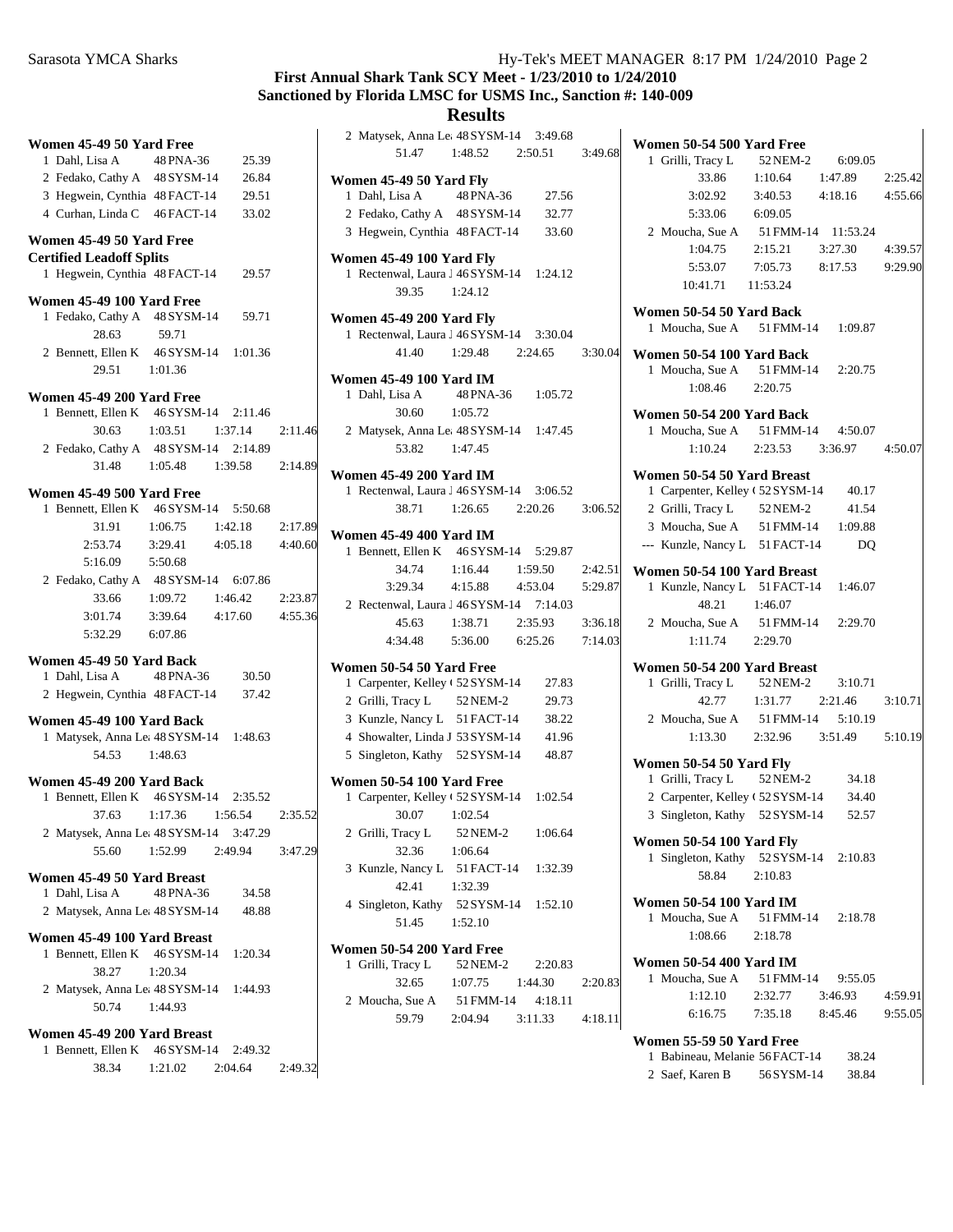## **First Annual Shark Tank SCY Meet - 1/23/2010 to 1/24/2010 Sanctioned by Florida LMSC for USMS Inc., Sanction #: 140-009**

| Women 55-59 100 Yard Free                                                                    |                                               |                               |                               | 2 Kranpitz, Nar                                                          |
|----------------------------------------------------------------------------------------------|-----------------------------------------------|-------------------------------|-------------------------------|--------------------------------------------------------------------------|
| 1 Saef, Karen B<br>40.64                                                                     | 56 SYSM-14<br>1:22.58                         | 1:22.58                       |                               | <b>Women 60-64 10</b><br>1 Welch, Sarah                                  |
| Women 55-59 200 Yard Free<br>1 Babineau, Melanie 56 FACT-14<br>40.83                         | 1:27.65                                       | 3:06.73<br>2:16.37            | 3:06.73                       | 39.58<br>2 Kranpitz, Nar<br>47.16                                        |
| Women 55-59 100 Yard Back<br>1 Saef, Karen B<br>47.94                                        | 56 SYSM-14<br>1:36.86                         | 1:36.86                       |                               | Women 60-64 20<br>1 Welch, Sarah<br>41.05                                |
| Women 55-59 50 Yard Fly<br>1 Babineau, Melanie 56 FACT-14                                    |                                               | 44.77                         |                               | <b>Women 60-64 10</b><br>1 Welch, Sarah<br>40.40                         |
| <b>Women 55-59 100 Yard IM</b><br>1 Saef, Karen B<br>50.38                                   | 56 SYSM-14<br>1:40.27                         | 1:40.27                       |                               | 2 Mitchell, Caro<br>55.40                                                |
| 2 Babineau, Melanie 56 FACT-14<br>47.66                                                      | 1:40.77                                       | 1:40.77                       |                               | <b>Women 60-64 20</b><br>1 Welch, Sarah<br>38.63                         |
| Women 60-64 50 Yard Free<br>1 Welch, Sarah<br>2 Mitchell, Carol 60 NEM-2                     | 62 PNA-36                                     | 32.06<br>39.15                |                               | 2 Kranpitz, Nar<br>48.09<br>3 Mitchell, Caro                             |
| Women 60-64 100 Yard Free<br>1 Welch, Sarah<br>34.73<br>2 Mitchell, Carol<br>41.97           | 62 PNA-36<br>1:11.63<br>60 NEM-2<br>1:26.67   | 1:11.63<br>1:26.67            |                               | 55.88<br><b>Women 60-64 40</b><br>1 Mitchell, Care<br>1:02.81<br>5:28.38 |
| Women 60-64 200 Yard Free<br>1 Welch, Sarah                                                  | 62 PNA-36                                     | 2:39.29                       |                               | <b>Women 65-69 50</b><br>1 Allen, Jean M                                 |
| 37.55<br>2 Mitchell, Carol 60 NEM-2<br>43.70<br>3 Riley, Linda M 62 SYSM-14 3:48.74<br>49.56 | 1:19.00<br>1:29.36<br>$1:51.11$ $2:52.62$     | 2:00.47<br>3:02.59<br>2:16.47 | 2:39.29<br>3:02.59<br>3:48.74 | <b>Women 65-69 50</b><br>1 Vetter, Helen<br>56.91<br>5:09.73<br>9:27.44  |
| Women 60-64 500 Yard Free                                                                    |                                               |                               |                               |                                                                          |
| 44.65                                                                                        | 1 Mitchell, Carol 60 NEM-2 7:57.58<br>1:32.50 | 2:20.95                       | 3:09.56                       | <b>Women 65-69 50</b><br>1 Allen, Jean M                                 |
| 3:58.06<br>7:10.00                                                                           | 4:45.86<br>7:57.58                            | 5:33.93                       | 6:21.81                       | <b>Women 65-69 10</b><br>1 Allen, Jean M<br>1:02.34                      |
| Women 60-64 50 Yard Breast<br>1 Kranpitz, Nancy<br>2 Mitchell, Carol                         | 64 WMAC-20<br>60 NEM-2                        | 49.80<br>49.98                |                               | <b>Women 65-69 50</b><br>1 Allen, Jean M                                 |
| Women 60-64 100 Yard Breast<br>1 Mitchell, Carol<br>53.46                                    | 60 NEM-2<br>1:48.49                           | 1:48.49                       |                               | Women 65-69 10<br>1 Allen, Jean M<br>55.07                               |
| 2 Kranpitz, Nancy<br>51.86                                                                   | 64 WMAC-20 1:49.32<br>1:49.32                 |                               |                               | Women 65-69 20<br>1 Allen, Jean M                                        |
| Women 60-64 200 Yard Breast<br>1 Mitchell, Carol<br>55.34                                    | 60 NEM-2<br>1:53.18                           | 3:50.89<br>2:52.47            | 3:50.89                       | 57.87<br>Women 65-69 50<br>1 Vetter, Helen                               |

| 2 Kranpitz, Nancy 64 WMAC-20 39.06                                   |                               |         |         | Won                 |
|----------------------------------------------------------------------|-------------------------------|---------|---------|---------------------|
| Women 60-64 100 Yard Fly                                             |                               |         |         | 1                   |
| 1 Welch, Sarah<br>39.58                                              | 62 PNA-36 1:23.94<br>1:23.94  |         |         |                     |
| 2 Kranpitz, Nancy 64 WMAC-20 1:40.58                                 |                               |         |         | Won<br>1.           |
| 47.16 1:40.58                                                        |                               |         |         |                     |
| Women 60-64 200 Yard Fly<br>1 Welch, Sarah 62 PNA-36 3:08.23         |                               |         |         | Won                 |
|                                                                      | 41.05 1:28.50 2:18.86 3:08.23 |         |         | 1<br>$\overline{2}$ |
| <b>Women 60-64 100 Yard IM</b>                                       |                               |         |         |                     |
| 1 Welch, Sarah 62 PNA-36 1:26.08                                     |                               |         |         | Won<br>$\mathbf{1}$ |
| 40.40                                                                | 1:26.08                       |         |         |                     |
| 2 Mitchell, Carol 60 NEM-2<br>55.40 1:46.49                          |                               | 1:46.49 |         | 2 <sub>1</sub>      |
|                                                                      |                               |         |         |                     |
| <b>Women 60-64 200 Yard IM</b><br>1 Welch, Sarah                     | 62 PNA-36 3:00.25             |         |         | Won                 |
| 38.63                                                                | 1:27.79 2:20.76               |         | 3:00.25 | $\mathbf{1}$        |
| 2 Kranpitz, Nancy 64 WMAC-20 3:31.32                                 |                               |         |         | 2 <sub>1</sub>      |
| 48.09                                                                | 1:41.83  2:42.81              |         | 3:31.32 |                     |
| 3 Mitchell, Carol 60 NEM-2                                           | 55.88 1:58.90 2:55.89 3:43.42 | 3:43.42 |         | Won                 |
|                                                                      |                               |         |         | 1                   |
| <b>Women 60-64 400 Yard IM</b><br>1 Mitchell, Carol 60 NEM-2 8:01.80 |                               |         |         |                     |
| 1:02.81                                                              | 2:14.89 3:22.64               |         | 4:29.70 |                     |
| 5:28.38                                                              | 6:25.52 7:14.93 8:01.80       |         |         |                     |
| Women 65-69 50 Yard Free                                             |                               |         |         | Won                 |
| 1 Allen, Jean M 69 FMM-14 50.22                                      |                               |         |         | 1<br>$\mathbf{2}$   |
| Women 65-69 500 Yard Free                                            |                               |         |         | Won                 |
| 1 Vetter, Helen L 69 FACT-14 10:29.98                                |                               |         |         | 1                   |
| 56.91                                                                | $1:59.61$ $3:03.19$ $4:06.49$ |         |         |                     |
| 5:09.73<br>9:27.44 10:29.98                                          | 6:13.66                       | 7:18.78 | 8:22.96 | 2 <sub>1</sub>      |
| Women 65-69 50 Yard Back                                             |                               |         |         |                     |
| 1 Allen, Jean M 69 FMM-14 58.48                                      |                               |         |         | Won<br>1            |
| Women 65-69 100 Yard Back                                            |                               |         |         |                     |
| 1 Allen, Jean M 69 FMM-14 2:07.08                                    |                               |         |         | $2^{\prime}$        |
| $1:02.34$ $2:07.08$                                                  |                               |         |         |                     |
| Women 65-69 50 Yard Breast                                           |                               |         |         | Won                 |
| 1 Allen, Jean M 69 FMM-14 55.07                                      |                               |         |         | 1                   |
| Women 65-69 100 Yard Breast<br>1 Allen, Jean M                       | 69 FMM-14 1:58.03             |         |         | Won<br>1            |
| 55.07                                                                | 1:58.03                       |         |         |                     |
|                                                                      |                               |         |         | Won<br>1            |
| Women 65-69 200 Yard Breast<br>1 Allen, Jean M                       | 69 FMM-14 4:16.25             |         |         |                     |
|                                                                      | 57.87 2:03.37 3:10.16 4:16.25 |         |         |                     |
| <b>Women 65-69 50 Yard Fly</b>                                       |                               |         |         | Won<br>1            |
| 1 Vetter, Helen L 69 FACT-14 59.82                                   |                               |         |         |                     |
|                                                                      |                               |         |         |                     |
|                                                                      |                               |         |         |                     |
|                                                                      |                               |         |         |                     |
|                                                                      |                               |         |         |                     |

| Women 65-69 100 Yard Fly<br>1 Vetter, Helen L 69 FACT-14 2:16.98<br>$1:04.73$ 2:16.98                                                      |         |
|--------------------------------------------------------------------------------------------------------------------------------------------|---------|
| <b>Women 65-69 100 Yard IM</b><br>1 Allen, Jean M 69 FMM-14 2:02.11<br>58.25 2:02.11                                                       |         |
| Women 70-74 50 Yard Free<br>1 Tullman, Patricia / 72 FMM-14 37.12<br>2 Griffin, Joan 72 ADMS-3<br>45.29                                    |         |
| Women 70-74 100 Yard Free<br>1 Tullman, Patricia / 72 FMM-14 1:25.64<br>41.12<br>1:25.64<br>72 ADMS-3 1:42.39<br>2 Griffin, Joan           |         |
| 48.20  1:42.39<br>Women 70-74 200 Yard Free                                                                                                |         |
| 1 Tullman, Patricia / 72 FMM-14 3:10.69<br>44.75   1:32.51   2:21.68<br>2 Griffin, Joan 72 ADMS-3 3:37.41<br>48.89 1:42.76 2:38.57 3:37.41 | 3:10.69 |
| Women 70-74 500 Yard Free<br>1 Tullman, Patricia / 72 FMM-14 8:57.21<br>$1:41.49$ $2:37.44$ $3:33.33$<br>48.34                             |         |
| $4:28.29$ $5:22.25$ $6:16.12$<br>8:04.23 8:57.21<br>Women 70-74 50 Yard Back                                                               | 7:10.16 |
| 1 Tullman, Patricia / 72 FMM-14 48.02<br>2 Griffin, Joan 72 ADMS-3 52.20                                                                   |         |
| Women 70-74 100 Yard Back<br>1 Tullman, Patricia / 72 FMM-14 1:43.35<br>50.90 1:43.35<br>2 Griffin, Joan 72 ADMS-3 1:47.22                 |         |
| 52.78 1:47.22<br>Women 70-74 200 Yard Back<br>1 Griffin, Joan                                                                              |         |
| Joan 72 ADMS-3 3:39.88<br>54.12 1:49.44 2:45.57<br>2 Tullman, Patricia / 72 FMM-14 3:51.94<br>$1:52.69$ $3:51.94$<br>55.32                 | 3:39.88 |
| Women 70-74 50 Yard Breast<br>1 Griffin, Joan<br>72 ADMS-3 1:02.13                                                                         |         |
| Women 70-74 50 Yard Fly<br>1 Tullman, Patricia / 72 FMM-14<br>51.89                                                                        |         |
| <b>Women 70-74 100 Yard Fly</b><br>1 Tullman, Patricia / 72 FMM-14<br>1:55.70<br>54.85<br>1:55.70                                          |         |
| <b>Women 70-74 200 Yard Fly</b><br>1 Tullman, Patricia / 72 FMM-14<br>4:33.79<br>57.20  2:04.31  3:17.80                                   | 4:33.79 |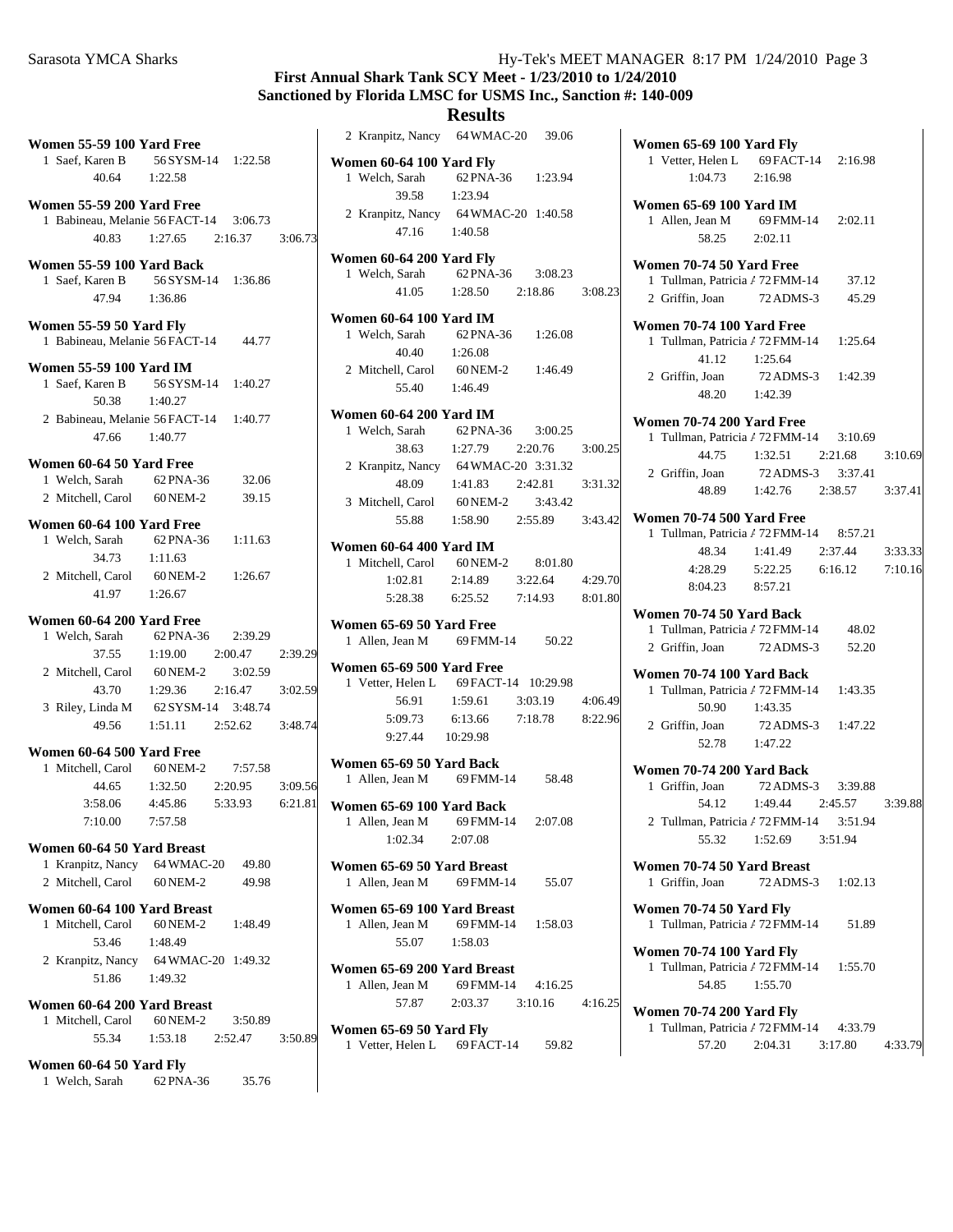**Women 75-79 100 Yard Free** 1 Campbell, Joan K 79 FACT-14 1:45.14 50.63 1:45.14 **Women 75-79 100 Yard Back** 1 2:09.13 Campbell, Joan K 79FACT-14 1:04.26 2:09.13 **Women 75-79 200 Yard Fly** 1 Campbell, Joan K 79 FACT-14 5:19.62 1:16.99 2:39.62 4:00.70 5:19.62 **Women 75-79 100 Yard IM** 1 Campbell, Joan K 79 FACT-14 2:11.50 1:06.93 2:11.50 **Women 80-84 50 Yard Free** 1 Lorenzi, Betty S 82 FACT-14 42.24 **Women 80-84 100 Yard Free** 1 Lorenzi, Betty S 82 FACT-14 1:31.25 44.20 1:31.25 2 Troy, Jean D 82 FMM-14 1:32.31 44.08 1:32.31 **Women 80-84 500 Yard Free** 1 Troy, Jean D 82 FMM-14 9:03.21 46.74 1:39.29 3:29.28 2:34.37 4:25.39 5:21.18 6:16.78 7:13.55 8:09.53 9:03.21 **Women 80-84 50 Yard Back** 1 45.43 Lorenzi, Betty S 82FACT-14 **Women 80-84 100 Yard Back** 1 Lorenzi, Betty S 82 FACT-14 1:35.02 46.20 1:35.02 **Women 80-84 50 Yard Breast** 1 Troy, Jean D 82 FMM-14 57.34 **Women 80-84 200 Yard Breast** 1 Troy, Jean D 82 FMM-14 4:35.45 1:04.25 2:13.47 3:24.63 4:35.45 **Women 80-84 100 Yard Fly**  $-$ --- Troy, Jean D  $82$  FMM-14 DQ 1:01.17 DQ **Women 80-84 100 Yard IM** 1 Troy, Jean D 82 FMM-14 1:52.26 54.12 1:52.26 **Women 80-84 400 Yard IM** 1 Troy, Jean D 82 FMM-14 8:52.67 1:03.21 2:17.74 3:29.09 4:40.22 5:50.73 7:01.43 7:58.02 8:52.67 **Men 25-29 50 Yard Free** 1 Deery, Kyle B 25 SYSM-14 22.03

|            |                    | Sanctioned by Florida LMSC for USMS Inc., Sanction #: 140-009<br><b>Results</b>                                               |                                       |
|------------|--------------------|-------------------------------------------------------------------------------------------------------------------------------|---------------------------------------|
| .14        |                    | <b>Men 25-29 50 Yard Back</b><br>1 Deery, Kyle B<br>26.42<br>25 SYSM-14                                                       | Men 35-3<br>1 Smith                   |
| .13        |                    | Men 25-29 50 Yard Breast<br>1 Deery, Kyle B 25 SYSM-14<br>26.86<br>2 Goldstein, Brad E 29 PLAN-50<br>43.03                    | Men 35-3<br>1 Smith                   |
| .62        |                    | Men 25-29 100 Yard Breast<br>1 Deery, Kyle B<br>25 SYSM-14<br>58.50<br>27.74<br>58.50                                         | Men 35-3<br>1 Butch                   |
| .50        | 5:19.62            | Men 25-29 200 Yard Breast<br>1 Deery, Kyle B 25 SYSM-14<br>2:13.97<br>29.98 1:04.22 1:39.03<br>2:13.97                        | 2 Smith<br>3 Pagan<br>Men 35-3        |
|            |                    | <b>Men 25-29 50 Yard Fly</b><br>1 Deery, Kyle B 25 SYSM-14<br>24.05                                                           | 1 Butch                               |
| .24        |                    | <b>Men 25-29 100 Yard IM</b><br>1 Deery, Kyle B 25 SYSM-14<br>54.50                                                           | Men 35-3<br>1 Butch                   |
| .25<br>.31 |                    | 25.80<br>54.50<br><b>Men 25-29 200 Yard IM</b><br>--- Deery, Kyle B 25 SYSM-14<br>DO                                          | <b>Men 35-3</b><br>1 Locka<br>2 Smith |
| .21        |                    | 26.31<br>57.58<br>1:30.93<br>DQ<br>Men 30-34 50 Yard Breast<br>1 Christoffel, Ben J 34 ISF-16<br>27.33                        | <b>Men 35-3</b><br>1 Locka            |
|            | 3:29.28<br>7:13.55 | Men 30-34 100 Yard Breast<br>1 Christoffel, Ben J 34 ISF-16<br>59.62<br>59.62<br>28.05                                        | 2 Smith                               |
| .43        |                    | <b>Men 30-34 50 Yard Fly</b><br>1 Christoffel, Ben J 34 ISF-16<br>24.10                                                       | 3 Butch<br>Men 35-3                   |
| .02        |                    | <b>Men 30-34 100 Yard Fly</b><br>1 Christoffel, Ben J 34 ISF-16<br>55.28<br>26.07<br>55.28                                    | 1 Smith                               |
| .34        |                    | <b>Men 35-39 50 Yard Free</b><br>1 Smith, Jay R<br>39 TMM-14<br>23.16                                                         | <b>Men 40-4</b><br>1 Mencl<br>2 Hillm |
| .45        | 4:35.45            | 2 Butcher, Rob 37 SYSM-14<br>23.34<br><b>Men 35-39 100 Yard Free</b>                                                          | <b>Men 40-4</b><br>1 Mencl            |
| ЭQ         |                    | 1 Butcher, Rob<br>37 SYSM-14 54.09<br>25.48<br>54.09<br><b>Men 35-39 200 Yard Free</b>                                        | 2 Miner                               |
| .26        |                    | 1 Pagan-Alvarez, Jor 36 SYSM-14 2:02.97<br>29.08<br>59.75<br>1:31.52<br>2:02.97<br>2 Butcher, Rob<br>37 SYSM-14<br>2:03.56    | 3 Hillm<br><b>Men 40-4</b>            |
|            |                    | 27.94<br>58.26<br>1:30.46<br>2:03.56<br><b>Men 35-39 500 Yard Free</b>                                                        | 1 Miner                               |
| .67        | 4:40.22<br>8:52.67 | 1 Pagan-Alvarez, Jor 36 SYSM-14 5:39.76<br>32.74<br>1:07.54<br>1:42.14<br>2:16.16<br>2:50.24<br>3:24.17<br>3:58.47<br>4:33.14 | 2 Hillm                               |
| .03        |                    | 5:07.31<br>5:39.76<br>Men 35-39 50 Yard Back                                                                                  |                                       |

1 Lockaby, Jay 39 SYSM-14 27.75

| $Hy-Tek's MEET MANAGER 8:17 PM 1/24/2010 Page 4$                 |  |
|------------------------------------------------------------------|--|
| <b>First Annual Shark Tank SCY Meet - 1/23/2010 to 1/24/2010</b> |  |
| notioned by Florida I MSC for HSMS Inc. Senotion #+ 140 000      |  |

|         | Men 35-39 100 Yard Back                                           |                    |
|---------|-------------------------------------------------------------------|--------------------|
|         | 1 Smith, Jay R 39 TMM-14 1:00.32<br>29.36 1:00.32                 |                    |
|         |                                                                   |                    |
|         | <b>Men 35-39 200 Yard Back</b>                                    |                    |
|         | 1 Smith, Jay R 39 TMM-14 2:23.68                                  |                    |
|         | 32.33 1:08.41 1:45.66 2:23.68                                     |                    |
|         | Men 35-39 50 Yard Breast                                          |                    |
|         | 1 Butcher, Rob 37 SYSM-14 28.89                                   |                    |
|         | 2 Smith, Jay R 39 TMM-14<br>32.57                                 |                    |
|         | 3 Pagan-Alvarez, Joi 36 SYSM-14 35.27                             |                    |
| 2:13.97 | Men 35-39 100 Yard Breast                                         |                    |
|         | 1 Butcher, Rob 37 SYSM-14 1:06.17                                 |                    |
|         | 30.32 1:06.17                                                     |                    |
|         | Men 35-39 200 Yard Breast                                         |                    |
|         | 1 Butcher, Rob 37 SYSM-14 2:24.35                                 |                    |
|         | 32.09 1:09.07 1:46.53 2:24.35                                     |                    |
|         |                                                                   |                    |
|         | <b>Men 35-39 50 Yard Fly</b><br>1 Lockaby, Jay 39 SYSM-14 25.51   |                    |
|         | 2 Smith, Jay R 39 TMM-14 25.77                                    |                    |
| DO      |                                                                   |                    |
|         | <b>Men 35-39 100 Yard IM</b>                                      |                    |
|         | 1 Lockaby, Jay 39 SYSM-14 59.61<br>25.91                          |                    |
|         | 59.61<br>39 TMM-14 1:03.83<br>2 Smith, Jay R                      |                    |
|         | 29.31 1:03.83                                                     |                    |
|         | 3 Butcher, Rob 37 SYSM-14 1:04.39                                 |                    |
|         | 31.98 1:04.39                                                     |                    |
|         |                                                                   |                    |
|         | Men 35-39 200 Yard IM                                             |                    |
|         | 1 Smith, Jay R 39 TMM-14 2:23.69<br>28.23 1:03.75 1:47.78 2:23.69 |                    |
|         |                                                                   |                    |
|         | <b>Men 40-44 50 Yard Free</b>                                     |                    |
|         | 1 Mench, Edward H 43 SYSM-14 25.94                                |                    |
|         | 2 Hillman, Allen F 42 SYSM-14 27.37                               |                    |
|         | <b>Men 40-44 200 Yard Free</b>                                    |                    |
|         | 1 Mench, Edward H 43 SYSM-14 2:07.23                              |                    |
|         | 58.39 1:30.79 2:07.23<br>27.86                                    |                    |
|         | 2 Miner, David<br>41 SYSM-14 2:09.80<br>1:34.15                   |                    |
|         | 29.21<br>1:00.69<br>3 Hillman, Allen F 42 SYSM-14 2:11.26         | 2:09.80            |
|         | 30.40<br>1:02.57<br>1:36.31                                       |                    |
| 2:02.97 |                                                                   | 2:11.26            |
|         | <b>Men 40-44 500 Yard Free</b>                                    |                    |
| 2:03.56 | 41 SYSM-14 5:59.62<br>1 Miner, David                              |                    |
|         | 33.08<br>1:08.92<br>1:45.16                                       | 2:22.02            |
|         | 2:58.43<br>3:34.79<br>4:11.19                                     | 4:47.63            |
| 2:16.16 | 5:24.50<br>5:59.62                                                |                    |
| 4:33.14 | 2 Hillman, Allen F 42 SYSM-14 6:01.61                             |                    |
|         | 32.49<br>1:08.16<br>1:43.81<br>2:57.12<br>3:33.99<br>4:11.06      | 2:20.28<br>4:48.63 |
|         | 5:25.55<br>6:01.61                                                |                    |
|         |                                                                   |                    |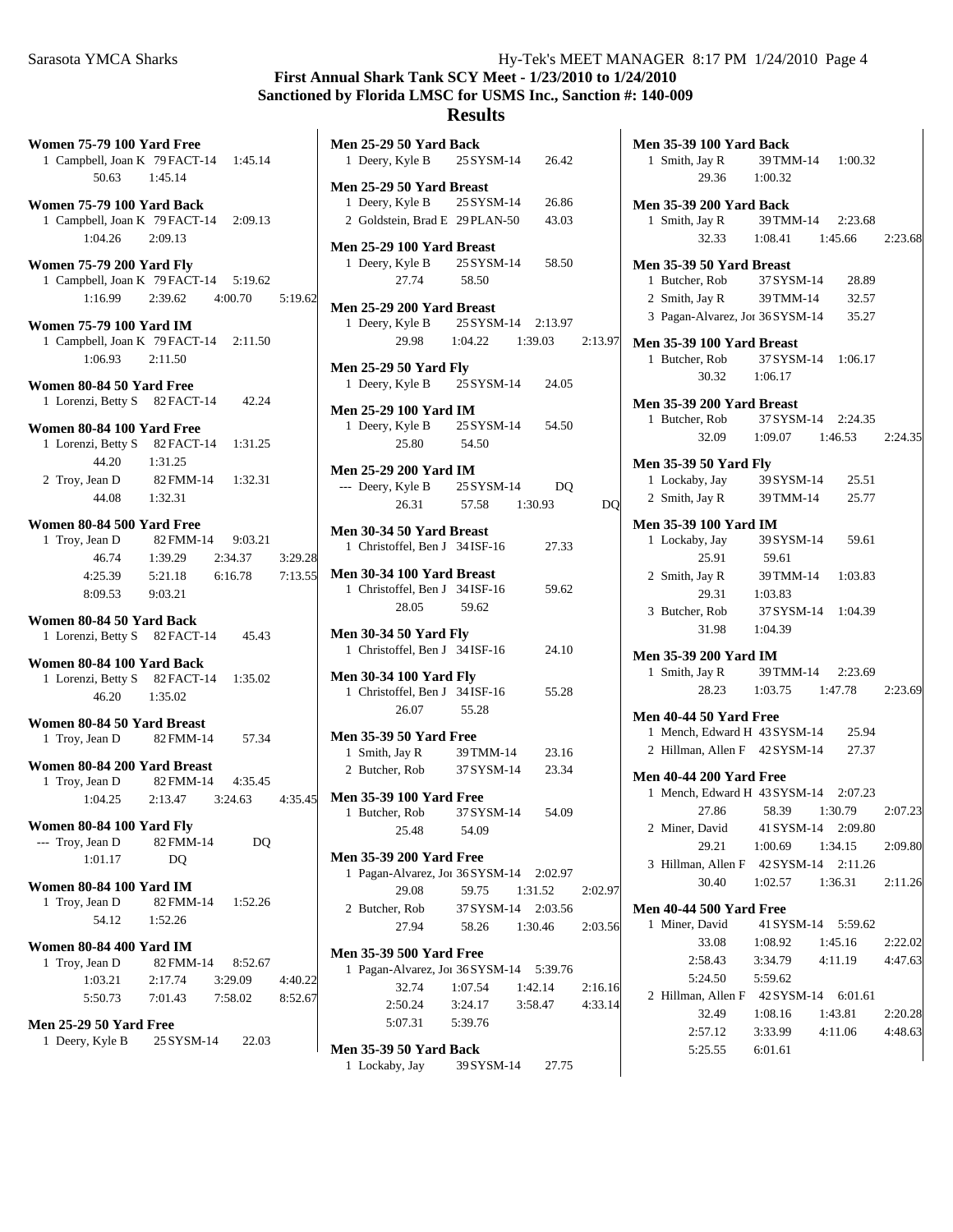# **First Annual Shark Tank SCY Meet - 1/23/2010 to 1/24/2010 Sanctioned by Florida LMSC for USMS Inc., Sanction #: 140-009**

| Men 40-44 100 Yard Back               |         |                                     |  |
|---------------------------------------|---------|-------------------------------------|--|
| 1 Mench, Edward H 43 SYSM-14 1:05.10  |         |                                     |  |
| 31.46 1:05.10                         |         |                                     |  |
| 2 Hillman, Allen F 42 SYSM-14 1:10.88 |         |                                     |  |
| 35.34 1:10.88                         |         |                                     |  |
| Men 40-44 50 Yard Breast              |         |                                     |  |
| 1 Mench, Edward H 43 SYSM-14 31.36    |         |                                     |  |
| 2 Hillman, Allen F 42 SYSM-14 32.82   |         |                                     |  |
| 3 Johnson, Jeff P 41 SPM-14 33.67     |         |                                     |  |
|                                       |         |                                     |  |
| Men 40-44 100 Yard Breast             |         |                                     |  |
| 1 Hillman, Allen F 42 SYSM-14 1:11.08 |         |                                     |  |
| 33.19 1:11.08                         |         |                                     |  |
| 2 Johnson, Jeff P                     |         | 41 SPM-14 1:12.24                   |  |
| $33.45$ 1:12.24                       |         |                                     |  |
| Men 40-44 200 Yard Breast             |         |                                     |  |
| 1 Hillman, Allen F 42 SYSM-14 2:39.23 |         |                                     |  |
|                                       |         | 34.54   1:14.46   1:56.89   2:39.23 |  |
| 2 Miner, David 41 SYSM-14 2:51.78     |         |                                     |  |
|                                       |         | 37.78   1:20.69   2:06.48   2:51.78 |  |
|                                       |         |                                     |  |
| <b>Men 40-44 100 Yard Fly</b>         |         |                                     |  |
| 1 Hillman, Allen F 42 SYSM-14 1:11.07 |         |                                     |  |
| $32.67$ 1:11.07                       |         |                                     |  |
| <b>Men 40-44 200 Yard Fly</b>         |         |                                     |  |
| 1 Hillman, Allen F 42 SYSM-14 2:52.86 |         |                                     |  |
|                                       |         | 35.56 1:21.07 2:07.58 2:52.86       |  |
|                                       |         |                                     |  |
| <b>Men 40-44 400 Yard IM</b>          |         |                                     |  |
| 1 Hillman, Allen F 42 SYSM-14 5:22.99 |         |                                     |  |
|                                       |         | 33.45 1:14.89 1:57.68 2:40.09       |  |
|                                       |         | 3:23.98  4:08.43  4:46.41  5:22.99  |  |
| <b>Men 45-49 50 Yard Free</b>         |         |                                     |  |
| 1 Bokorney, Mark B 45 SYSM-14 23.53   |         |                                     |  |
| 2 Bowman, Roger L 49 SYSM-14          |         | 27.17                               |  |
| 3 Hegwein, Peter C 49 FACT-14         |         | 27.46                               |  |
| 4 Peters, Gene                        | 47 UNAT | 28.79                               |  |
|                                       |         |                                     |  |
| <b>Men 45-49 100 Yard Free</b>        |         |                                     |  |
| 1 Bokorney, Mark B 45 SYSM-14 52.52   |         |                                     |  |
| 24.83                                 | 52.52   |                                     |  |
| 2 Peters, Gene                        |         | 47 UNAT 1:06.34                     |  |
| 31.32 1:06.34                         |         |                                     |  |
| <b>Men 45-49 200 Yard Free</b>        |         |                                     |  |
| 1 Becker, Ray                         |         | 48 SYSM-14 2:09.48                  |  |
| 28.96                                 |         | $1:00.92$ $1:34.74$ $2:09.48$       |  |
| 2 Schramm, Donald 46 AARG-10 2:13.47  |         |                                     |  |
| 29.89                                 |         | 1:02.60 1:37.77 2:13.47             |  |
| 3 Peters, Gene 47 UNAT                |         | 2:37.58                             |  |
|                                       |         | 31.31 1:08.06 1:51.69 2:37.58       |  |
|                                       |         |                                     |  |

| <b>Men 45-49 500 Yard Free</b>                                         |            |                                     |  |
|------------------------------------------------------------------------|------------|-------------------------------------|--|
| 1 Becker, Ray 48 SYSM-14 5:57.09                                       |            |                                     |  |
|                                                                        |            | 32.53 1:08.18 1:43.42 2:18.90       |  |
|                                                                        |            | 2:54.36 3:30.07 4:06.04 4:43.09     |  |
| 5:19.95   5:57.09                                                      |            |                                     |  |
| Men 45-49 50 Yard Back                                                 |            |                                     |  |
| 1 Hegwein, Peter C 49 FACT-14 36.31                                    |            |                                     |  |
| 2 Peters, Gene 47 UNAT                                                 |            | 44.34                               |  |
| Men 45-49 50 Yard Breast                                               |            |                                     |  |
| 1 Pepe, Marshall                                                       |            | 45 SYSM-14 31.44                    |  |
| 2 Hegwein, Peter C 49 FACT-14 32.65                                    |            |                                     |  |
| 3 Peters, Gene                                                         |            | 47 UNAT 43.95                       |  |
| Men 45-49 100 Yard Breast                                              |            |                                     |  |
|                                                                        |            |                                     |  |
| 1 Pepe, Marshall 45 SYSM-14 1:08.94<br>32.45 1:08.94                   |            |                                     |  |
| 2 Hegwein, Peter C 49 FACT-14 1:11.78                                  |            |                                     |  |
| 33.83 1:11.78                                                          |            |                                     |  |
| Men 45-49 200 Yard Breast                                              |            |                                     |  |
| 1 Grossman, Steve V 48 SYSM-14 2:39.96                                 |            |                                     |  |
| 35.64                                                                  |            | 1:16.65 1:58.56 2:39.96             |  |
| <b>Men 45-49 50 Yard Fly</b>                                           |            |                                     |  |
| --- Peters, Gene 47 UNAT                                               |            | DQ                                  |  |
| <b>Men 45-49 200 Yard Fly</b>                                          |            |                                     |  |
| 1 Bowman, Roger L 49 SYSM-14 3:11.27                                   |            |                                     |  |
|                                                                        |            | 37.27   1:22.01   2:14.97   3:11.27 |  |
| <b>Men 45-49 100 Yard IM</b>                                           |            |                                     |  |
| 1 Pepe, Marshall 45 SYSM-14 1:03.37                                    |            |                                     |  |
| 29.71 1:03.37                                                          |            |                                     |  |
| 2 Bokorney, Mark B 45 SYSM-14 1:03.71                                  |            |                                     |  |
| 31.24 1:03.71                                                          |            |                                     |  |
| 3 Peters, Gene 47 UNAT 1:27.56                                         |            |                                     |  |
| 44.14 1:27.56                                                          |            |                                     |  |
| <b>Men 45-49 200 Yard IM</b>                                           |            |                                     |  |
| 1 Schramm, Donald 46 AARG-10 2:33.91                                   |            |                                     |  |
|                                                                        |            | 34.64 1:15.77 1:59.50 2:33.91       |  |
|                                                                        |            |                                     |  |
| <b>Men 45-49 400 Yard IM</b><br>1 Grossman, Steve V 48 SYSM-14 5:19.29 |            |                                     |  |
| 33.69                                                                  |            | 1:13.52   1:58.38   2:41.84         |  |
|                                                                        |            | 3:25.04  4:09.29  4:45.20  5:19.29  |  |
|                                                                        |            |                                     |  |
| <b>Men 50-54 50 Yard Free</b>                                          |            |                                     |  |
| 1 Brenner, Bill<br>2 Weigand, Tom J 52 SYSM-14                         |            | 51 SYSM-14 24.49                    |  |
|                                                                        |            | 27.85                               |  |
| 3 Cajka, Paul A 52 SYSM-14 47.11                                       |            |                                     |  |
| <b>Men 50-54 100 Yard Free</b>                                         |            |                                     |  |
| 1 Schwartz, Tommy 50 SYSM-14                                           |            | 53.87                               |  |
| 26.24                                                                  | 53.87      |                                     |  |
| 2 Brenner, Bill                                                        | 51 SYSM-14 | 54.83                               |  |
| 26.53                                                                  | 54.83      |                                     |  |

|                                | 3 Weigand, Tom J 52 SYSM-14 1:03.26                     |         |  |  |  |
|--------------------------------|---------------------------------------------------------|---------|--|--|--|
| 30.65                          | 1:03.26                                                 |         |  |  |  |
| 4 Cajka, Paul A                | Paul A 52 SYSM-14 1:41.57<br>49.42 1:41.57              |         |  |  |  |
|                                |                                                         |         |  |  |  |
| <b>Men 50-54 200 Yard Free</b> |                                                         |         |  |  |  |
|                                | 1 Calvert, Mark A 50 TMM-14 1:53.58                     |         |  |  |  |
|                                | 26.93 55.50 1:24.54 1:53.58                             |         |  |  |  |
|                                | 2 Brenner, Bill 51 SYSM-14 1:57.65                      |         |  |  |  |
| 27.50                          | 57.95 1:27.62 1:57.65                                   |         |  |  |  |
|                                | 3 Weigand, Tom J 52 SYSM-14 2:22.10                     |         |  |  |  |
| 32.43                          | $1:08.99$ $1:46.74$ $2:22.10$                           |         |  |  |  |
| 4 Bennett, Ted J               | 50 BMSC-14 2:37.86                                      |         |  |  |  |
| 36.60                          | 1:15.83    1:56.32    2:37.86                           |         |  |  |  |
|                                | 5 Cajka, Paul A 52 SYSM-14 3:45.73                      |         |  |  |  |
|                                | 49.24 1:49.39 2:50.30 3:45.73                           |         |  |  |  |
|                                |                                                         |         |  |  |  |
| <b>Men 50-54 500 Yard Free</b> |                                                         |         |  |  |  |
| 28.33                          | 1 Specht, Bill L 51 SPM-14 5:11.06                      | 2:02.97 |  |  |  |
| 2:35.03                        | 59.43 1:31.13<br>3:38.26 4:09.56                        |         |  |  |  |
| 4:41.30                        | 3:06.83<br>5:11.06                                      |         |  |  |  |
|                                | 2 Calvert, Mark A 50 TMM-14 5:12.38                     |         |  |  |  |
| 28.48                          | 59.37<br>1:30.95 2:03.11                                |         |  |  |  |
|                                | 2:35.31 3:07.26 3:39.13 4:11.11                         |         |  |  |  |
| 4:42.65 5:12.38                |                                                         |         |  |  |  |
|                                | 3 Brenner, Bill 51 SYSM-14 5:22.16                      |         |  |  |  |
|                                | 29.51 1:00.81 1:32.85 2:05.45                           |         |  |  |  |
|                                | 2:38.24 3:11.39 3:43.84 4:16.74                         |         |  |  |  |
| 4:49.91                        | 5:22.16                                                 |         |  |  |  |
|                                |                                                         |         |  |  |  |
|                                | 4 Schwartz, Tommy 50 SYSM-14 5:28.05                    |         |  |  |  |
| 2:45.46                        | 31.76 1:05.17<br>1:38.13<br>3:51.98  4:25.27<br>3:19.03 | 2:11.76 |  |  |  |
| 4:57.67                        | 5:28.05                                                 |         |  |  |  |
| 5 Matysek, Jim                 | 50 SYSM-14 5:29.82                                      |         |  |  |  |
| 30.28                          | $1:03.46$ $1:36.81$ $2:10.41$                           |         |  |  |  |
|                                | 2:43.87 3:16.55 3:49.46 4:23.04                         |         |  |  |  |
| 4:56.80 5:29.82                |                                                         |         |  |  |  |
|                                | 6 Cajka, Paul A 52 SYSM-14 9:48.10                      |         |  |  |  |
|                                | 50.90  1:49.58  2:49.57  3:52.11                        |         |  |  |  |
| 4:51.71                        | 5:50.52<br>6:50.78                                      | 7:49.77 |  |  |  |
| 8:50.66                        | 9:48.10                                                 |         |  |  |  |
|                                |                                                         |         |  |  |  |
| <b>Men 50-54 50 Yard Back</b>  |                                                         |         |  |  |  |
| 1 Specht, Bill L               | 51 SPM-14<br>26.47                                      |         |  |  |  |
| 2 Cajka, Paul A                | 52 SYSM-14 1:15.25                                      |         |  |  |  |
| <b>Men 50-54 100 Yard Back</b> |                                                         |         |  |  |  |
| 1 Specht, Bill L               | 51 SPM-14<br>58.58                                      |         |  |  |  |
| 28.61                          | 58.58                                                   |         |  |  |  |
| 2 Cajka, Paul A                | 52 SYSM-14 2:45.24                                      |         |  |  |  |
| 1:22.32 2:45.24                |                                                         |         |  |  |  |
| <b>Men 50-54 200 Yard Back</b> |                                                         |         |  |  |  |
| 1 Specht, Bill L               | 51 SPM-14 2:09.50                                       |         |  |  |  |
| 30.75 1:03.30                  | 1:36.48                                                 | 2:09.50 |  |  |  |
|                                | 2 Calvert, Mark A 50 TMM-14 2:12.86                     |         |  |  |  |
| 31.90                          | 1:05.23 1:38.89                                         | 2:12.86 |  |  |  |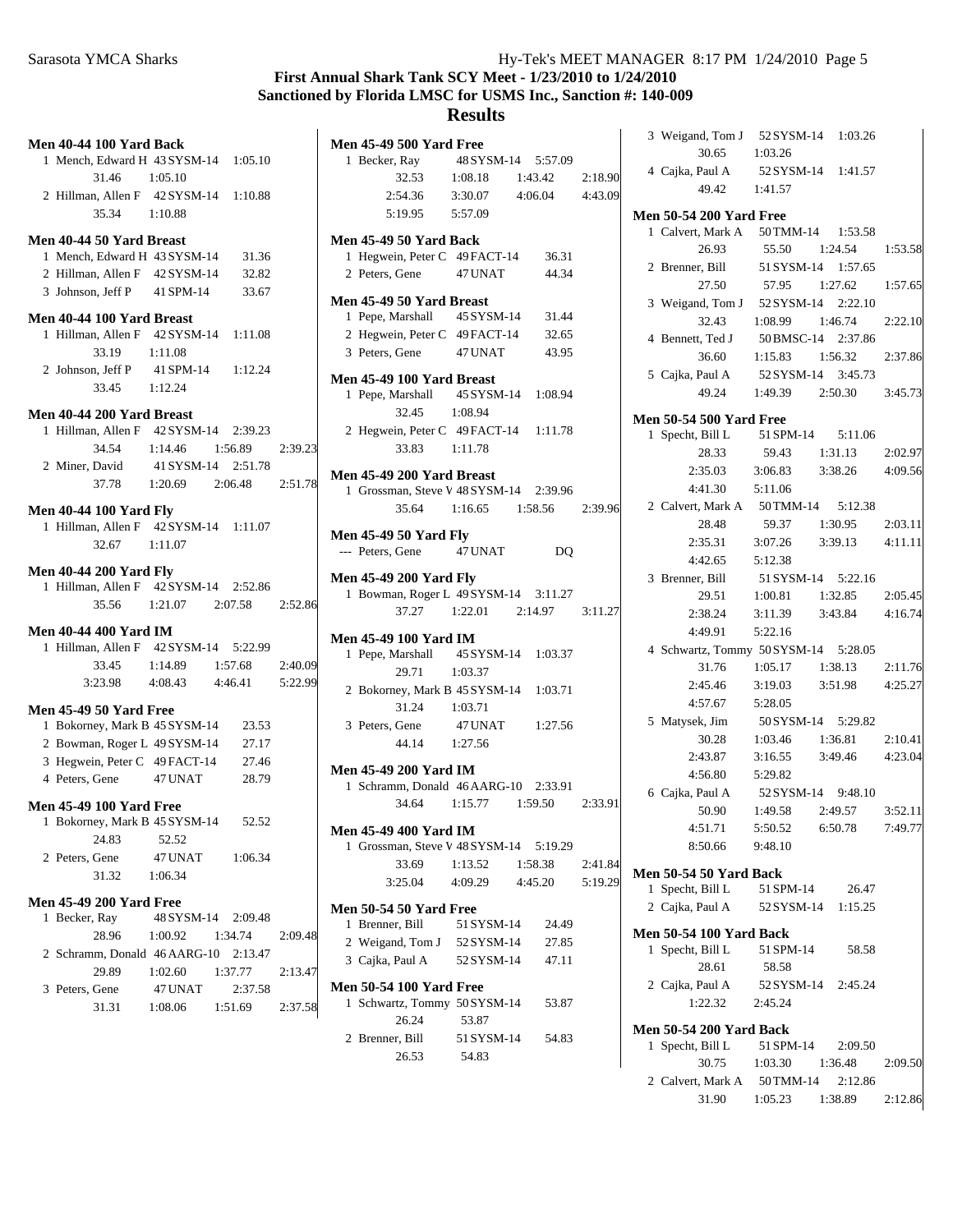#### Sarasota YMCA Sharks Hy-Tek's MEET MANAGER 8:17 PM 1/24/2010 Page 6

## **First Annual Shark Tank SCY Meet - 1/23/2010 to 1/24/2010 Sanctioned by Florida LMSC for USMS Inc., Sanction #: 140-009**

| (Men 50-54 200 Yard Back)      |                       |         | 2 Bowers, Bert<br>55 SYSM-14<br>57.04      |
|--------------------------------|-----------------------|---------|--------------------------------------------|
| 3 Cajka, Paul A                | 52 SYSM-14<br>6:03.11 |         | 27.38<br>57.04                             |
| 1:20.36                        | 2:57.75<br>4:34.64    | 6:03.11 | 3 Tiedt, Thomas N<br>59 SYSM-14<br>1:16.79 |
| Men 50-54 50 Yard Breast       |                       |         | 36.30<br>1:16.79                           |
| 1 Brenner, Bill                | 51 SYSM-14<br>29.47   |         | <b>Men 55-59 200 Yard Free</b>             |
| 2 Matysek, Jim                 | 50 SYSM-14<br>31.07   |         | 1 Corrigan, George (57 TMM-14<br>2:02.67   |
| 3 Cajka, Paul A                | 52 SYSM-14<br>59.12   |         | 27.79<br>58.01<br>1:29.73<br>2:02.67       |
|                                |                       |         | 59 SYSM-14<br>2 Walker, Rick B<br>2:03.21  |
| Men 50-54 100 Yard Breast      |                       |         | 29.30<br>1:00.82<br>1:32.53<br>2:03.21     |
| 1 Brenner, Bill                | 51 SYSM-14<br>1:06.99 |         | 59 SYSM-14<br>3 Daniels, Art J<br>2:16.00  |
| 31.60                          | 1:06.99               |         | 32.30<br>1:07.39<br>1:42.04<br>2:16.00     |
| 2 Matysek, Jim                 | 50 SYSM-14<br>1:07.51 |         | 4 Tiedt, Thomas N<br>59 SYSM-14<br>2:44.18 |
| 31.44                          | 1:07.51               |         | 36.80<br>2:44.18<br>1:17.82<br>2:01.40     |
| 3 Bennett, Ted J               | 50 BMSC-14<br>1:30.83 |         |                                            |
| 42.94                          | 1:30.83               |         | <b>Men 55-59 500 Yard Free</b>             |
| 4 Cajka, Paul A                | 52 SYSM-14<br>2:08.05 |         | 1 Walker, Rick B<br>59 SYSM-14<br>5:27.23  |
| 1:00.11                        | 2:08.05               |         | 30.13<br>1:02.67<br>1:36.01<br>2:09.44     |
| Men 50-54 200 Yard Breast      |                       |         | 4:22.49<br>2:42.48<br>3:15.56<br>3:49.24   |
| 1 Matysek, Jim                 | 50 SYSM-14<br>2:25.57 |         | 5:27.23<br>4:55.24                         |
| 33.25                          | 1:10.65<br>1:47.72    | 2:25.57 | 2 Corrigan, George (57 TMM-14<br>5:39.38   |
| 2 Brenner, Bill                | 51 SYSM-14<br>2:34.09 |         | 32.73<br>1:08.15<br>1:43.33<br>2:18.00     |
| 35.34                          | 1:14.28<br>1:54.72    | 2:34.09 | 2:52.26<br>3:26.97<br>4:35.15<br>4:01.51   |
| 3 Cajka, Paul A                | 52 SYSM-14<br>4:39.04 |         | 5:08.31<br>5:39.38                         |
| 1:04.15                        | 2:17.82<br>3:31.78    | 4:39.04 | <b>Men 55-59 50 Yard Back</b>              |
|                                |                       |         | 1 Hefner, David S<br>55 SYSM-14<br>30.47   |
| <b>Men 50-54 50 Yard Fly</b>   |                       |         |                                            |
| 1 Specht, Bill L               | 51 SPM-14<br>24.33    |         | Men 55-59 50 Yard Breast                   |
| 2 Bennett, Ted J               | 50 BMSC-14<br>34.01   |         | 1 Hefner, David S<br>55 SYSM-14<br>33.54   |
| <b>Men 50-54 100 Yard Fly</b>  |                       |         | 2 Carroll, Timothy J 58 TMM-14<br>33.67    |
| 1 Specht, Bill L               | 51 SPM-14<br>53.64    |         | 3 Daniels, Art J<br>59 SYSM-14<br>35.30    |
| 25.71                          | 53.64                 |         | --- Tiedt, Thomas N<br>59 SYSM-14<br>DQ    |
|                                |                       |         | Men 55-59 100 Yard Breast                  |
| <b>Men 50-54 200 Yard Fly</b>  |                       |         | 59 SYSM-14<br>1 Daniels, Art J<br>1:21.39  |
| 1 Specht, Bill L               | 51 SPM-14<br>2:01.89  |         | 1:21.39<br>39.50                           |
| 28.11                          | 59.04<br>1:30.92      | 2:01.89 | 2 Smally, Leonard A 58 SYSM-14<br>1:23.54  |
| <b>Men 50-54 200 Yard IM</b>   |                       |         | 39.88<br>1:23.54                           |
| 1 Weigand, Tom J               | 52 SYSM-14<br>2:46.57 |         |                                            |
| 36.26                          | 1:19.90<br>2:09.80    | 2:46.57 | <b>Men 55-59 50 Yard Fly</b>               |
| 2 Bennett, Ted J               | 50 BMSC-14<br>3:06.89 |         | 55 SYSM-14<br>1 Hefner, David S<br>27.12   |
| 36.16                          | 1:23.85<br>2:20.98    | 3:06.89 | 27.75<br>55 SYSM-14<br>2 Bowers, Bert      |
| <b>Men 50-54 400 Yard IM</b>   |                       |         | 3 Carroll, Timothy J 58 TMM-14<br>28.69    |
| 1 Matysek, Jim                 | 50 SYSM-14<br>4:56.50 |         | 4 Smally, Leonard A 58 SYSM-14<br>30.37    |
| 32.06                          | 1:09.04<br>1:48.86    | 2:28.36 | 5 Tiedt, Thomas N 59 SYSM-14<br>41.92      |
| 3:08.34                        | 3:49.18<br>4:23.90    | 4:56.50 | <b>Men 55-59 100 Yard Fly</b>              |
|                                |                       |         | 1 Bowers, Bert<br>55 SYSM-14<br>1:05.27    |
| <b>Men 55-59 50 Yard Free</b>  |                       |         | 30.59<br>1:05.27                           |
| 1 Hefner, David S              | 55 SYSM-14<br>24.83   |         |                                            |
| 2 Carroll, Timothy J 58 TMM-14 | 25.39                 |         | <b>Men 55-59 100 Yard IM</b>               |
| 3 Bowers, Bert                 | 55 SYSM-14<br>25.98   |         | 1 Hefner, David S<br>55 SYSM-14<br>1:05.15 |
| 4 Walker, Rick B               | 59 SYSM-14<br>26.28   |         | 30.05<br>1:05.15                           |
| 5 Tiedt, Thomas N              | 59 SYSM-14<br>34.25   |         | 2 Bowers, Bert<br>55 SYSM-14<br>1:08.53    |
| <b>Men 55-59 100 Yard Free</b> |                       |         | 31.64<br>1:08.53                           |
| 1 Walker, Rick B               | 59 SYSM-14<br>55.94   |         | 3 Tiedt, Thomas N<br>59 SYSM-14<br>1:32.11 |
| 27.55                          | 55.94                 |         | 44.28<br>1:32.11                           |
|                                |                       |         |                                            |

| <b>Men 60-64 50 Yard Free</b>                        |                               |                 |         |
|------------------------------------------------------|-------------------------------|-----------------|---------|
| 1 Chojnowski, Gerry 60 FACT-14                       |                               | 33.51           |         |
| 2 Petersen, Thomas 1 63 TMM-14                       |                               | 42.92           |         |
| <b>Men 60-64 100 Yard Free</b>                       |                               |                 |         |
| 1 Chojnowski, Gerry 60 FACT-14 1:16.28               |                               |                 |         |
| 34.48                                                | 1:16.28                       |                 |         |
| <b>Men 60-64 200 Yard Free</b>                       |                               |                 |         |
| 1 Chojnowski, Gerry 60 FACT-14 2:53.75               |                               |                 |         |
| 36.69                                                | $1:18.74$ $2:06.16$           |                 | 2:53.75 |
| 2 Petersen, Thomas 1 63 TMM-14 3:23.78               |                               |                 |         |
|                                                      | 44.13 1:34.05 2:28.09 3:23.78 |                 |         |
| <b>Men 60-64 500 Yard Free</b>                       |                               |                 |         |
| 1 Chojnowski, Gerry 60 FACT-14 8:08.70               |                               |                 |         |
| 42.70                                                | 1:29.68                       | 2:19.34         | 3:09.07 |
| 3:59.76                                              | 4:50.24                       | 5:41.16 6:31.59 |         |
| 7:21.50                                              | 8:08.70                       |                 |         |
| 2 Petersen, Thomas 1 63 TMM-14 9:36.86               |                               |                 |         |
| 49.24                                                | 1:45.07  2:43.31  3:42.89     |                 |         |
| 4:42.62 5:42.11 6:42.93                              |                               |                 | 7:43.23 |
| 8:41.89 9:36.86                                      |                               |                 |         |
| <b>Men 60-64 50 Yard Back</b>                        |                               |                 |         |
| 1 Medjo, Terry R 62 UNAT                             |                               | 36.41           |         |
| 2 Chojnowski, Gerry 60 FACT-14 44.59                 |                               |                 |         |
| Men 60-64 100 Yard Back                              |                               |                 |         |
| 1 Medjo, Terry R 62 UNAT 1:20.86                     |                               |                 |         |
| 39.35                                                | 1:20.86                       |                 |         |
| 2 Petersen, Thomas 1 63 TMM-14 2:29.57               |                               |                 |         |
| $1:13.32$ $2:29.57$                                  |                               |                 |         |
|                                                      |                               |                 |         |
| Men 60-64 50 Yard Breast<br>1 Medjo, Terry R 62 UNAT |                               | 37.86           |         |
| 2 Sjoberg, Darryl W 64 SYSM-14                       |                               | 38.04           |         |
| 3 Chojnowski, Gerry 60 FACT-14 42.11                 |                               |                 |         |
| --- Petersen, Thomas 1 63 TMM-14                     |                               | DQ              |         |
|                                                      |                               |                 |         |
| Men 60-64 100 Yard Breast                            |                               |                 |         |
| 1 Sjoberg, Darryl W 64 SYSM-14 1:24.18               |                               |                 |         |
| 39.96                                                | 1:24.18                       |                 |         |
| 2 Medjo, Terry R 62 UNAT<br>39.30                    |                               | 1:24.21         |         |
| 3 Chojnowski, Gerry 60 FACT-14 1:36.39               | 1:24.21                       |                 |         |
| 45.92                                                | 1:36.39                       |                 |         |
| --- Petersen, Thomas 1 63 TMM-14                     |                               | DQ              |         |
| 1:11.72                                              | DQ                            |                 |         |
|                                                      |                               |                 |         |
| Men 60-64 200 Yard Breast                            |                               |                 |         |
| 1 Sjoberg, Darryl W 64 SYSM-14 3:08.77               |                               |                 |         |
| 41.88                                                | $1:29.18$ $2:19.14$           |                 | 3:08.77 |
| <b>Men 60-64 50 Yard Fly</b>                         |                               |                 |         |
| 1 Cornell, Thomas G 62 SYSM-14                       |                               | 31.59           |         |
| 2 Soderstrom, Jan 64 SYSM-14                         |                               | 33.90           |         |
| 3 Sjoberg, Darryl W 64 SYSM-14                       |                               | 36.39           |         |
|                                                      |                               |                 |         |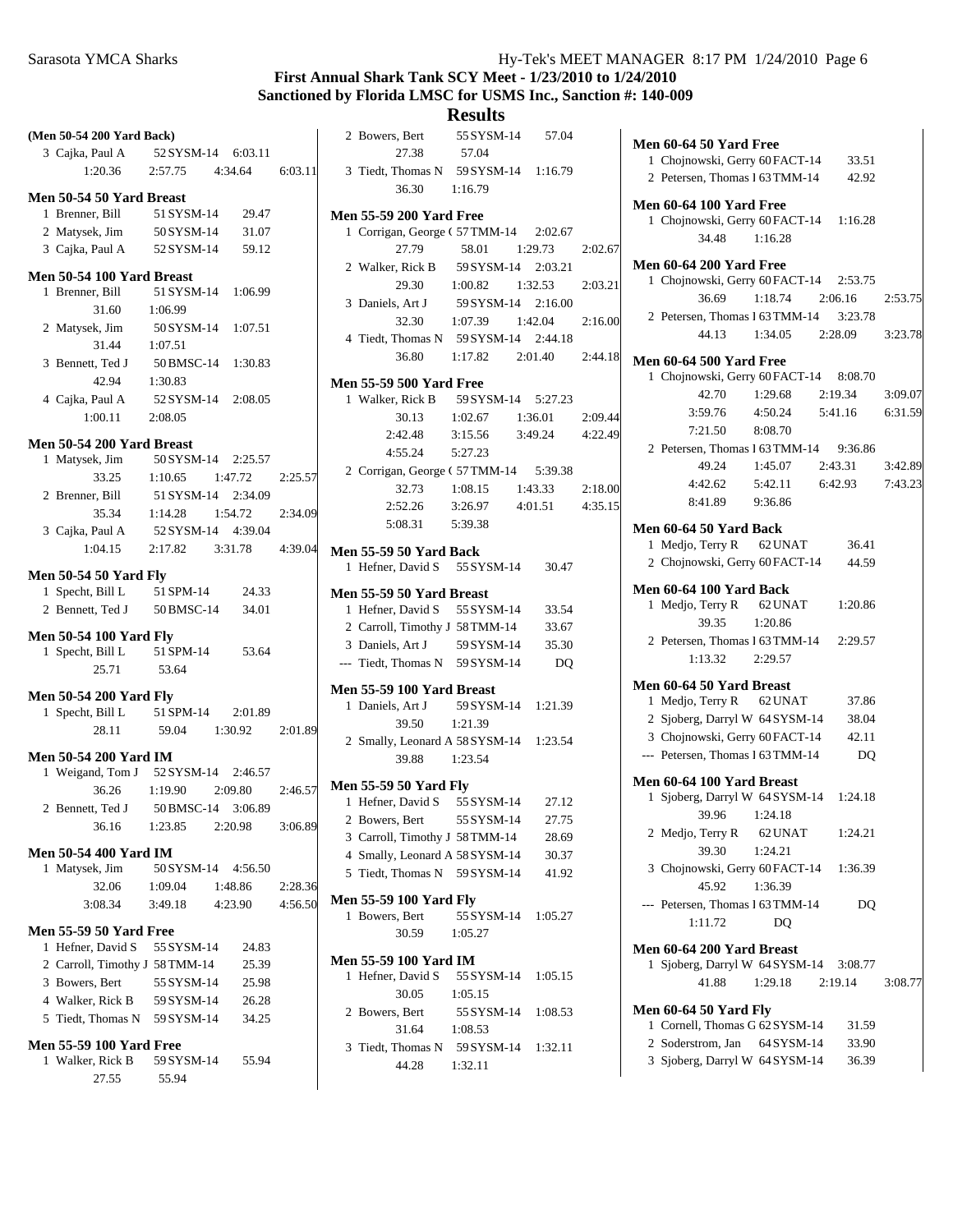Sarasota YMCA Sharks Hy-Tek's MEET MANAGER 8:17 PM 1/24/2010 Page 7

# **First Annual Shark Tank SCY Meet - 1/23/2010 to 1/24/2010 Sanctioned by Florida LMSC for USMS Inc., Sanction #: 140-009**

|                                                                              | <b>Men 60-64 100 Yard Fly</b> |                |         |  |  |
|------------------------------------------------------------------------------|-------------------------------|----------------|---------|--|--|
| 1 Cornell, Thomas G 62 SYSM-14 1:19.25                                       |                               |                |         |  |  |
| 35.51 1:19.25                                                                |                               |                |         |  |  |
| 2 Soderstrom, Jan 64 SYSM-14 1:21.72                                         |                               |                |         |  |  |
| 37.64 1:21.72                                                                |                               |                |         |  |  |
|                                                                              |                               |                |         |  |  |
| <b>Men 60-64 100 Yard IM</b>                                                 |                               |                |         |  |  |
| 1 Sjoberg, Darryl W 64 SYSM-14 1:27.96                                       |                               |                |         |  |  |
| 41.64                                                                        | 1:27.96                       |                |         |  |  |
| 2 Chojnowski, Gerry 60 FACT-14 1:31.43                                       |                               |                |         |  |  |
| 45.38                                                                        | 1:31.43                       |                |         |  |  |
| <b>Men 65-69 50 Yard Free</b>                                                |                               |                |         |  |  |
| 1 Lodwig, Keefe L 66 SYSM-14 24.87                                           |                               |                |         |  |  |
| 2 Oakes, David W 69 SYSM-14                                                  |                               | 28.74          |         |  |  |
| 3 Trimble, Gary 67 SYSM-14 29.24                                             |                               |                |         |  |  |
| 4 Kaighin, David 67 SYSM-14 34.76                                            |                               |                |         |  |  |
|                                                                              |                               |                |         |  |  |
| <b>Men 65-69 100 Yard Free</b>                                               |                               |                |         |  |  |
| 1 Lodwig, Keefe L 66 SYSM-14 55.75                                           |                               |                |         |  |  |
| 27.01<br>27.01 33.12<br>2 Oakes, David W 69 SYSM-14 1:06.77<br>31.48 1:06.77 | 55.75                         |                |         |  |  |
|                                                                              |                               |                |         |  |  |
|                                                                              |                               |                |         |  |  |
| 3 Kaighin, David 67 SYSM-14 1:25.29<br>40.80 1:25.29                         |                               |                |         |  |  |
|                                                                              |                               |                |         |  |  |
| <b>Men 65-69 200 Yard Free</b>                                               |                               |                |         |  |  |
| 1 Lodwig, Keefe L 66 SYSM-14 2:08.92                                         |                               |                |         |  |  |
|                                                                              | 28.70 1:00.20 1:32.52         |                | 2:08.92 |  |  |
| 2 Lauer, Pete M 66 LCM-55 2:41.40                                            |                               |                |         |  |  |
|                                                                              | 37.22 1:17.08 1:59.93         |                | 2:41.40 |  |  |
|                                                                              |                               |                |         |  |  |
| <b>Men 65-69 500 Yard Free</b><br>1 Lauer, Pete M 66 LCM-55 7:22.55          |                               |                |         |  |  |
|                                                                              |                               |                |         |  |  |
|                                                                              |                               |                |         |  |  |
|                                                                              | 39.67 1:23.08 2:07.61 2:52.55 |                |         |  |  |
| $3:38.45$ $4:25.16$ $5:10.70$                                                |                               |                | 5:55.72 |  |  |
| 6:40.88 7:22.55                                                              |                               |                |         |  |  |
| Men 65-69 50 Yard Back                                                       |                               |                |         |  |  |
| 1 Oakes, David W 69 SYSM-14 35.00                                            |                               |                |         |  |  |
| 2 Trimble, Gary 67 SYSM-14 38.29                                             |                               |                |         |  |  |
|                                                                              |                               |                |         |  |  |
| <b>Men 65-69 100 Yard Back</b>                                               |                               |                |         |  |  |
| 1 Oakes, David W 69 SYSM-14 1:19.29<br>38.14                                 |                               |                |         |  |  |
|                                                                              | 1:19.29                       |                |         |  |  |
| <b>Men 65-69 200 Yard Back</b>                                               |                               |                |         |  |  |
| 1 Dye, Dean                                                                  | 68 SYSM-14 2:54.96            |                |         |  |  |
|                                                                              | 43.54 1:28.70                 | 2:13.41        | 2:54.96 |  |  |
| 2 Oakes, David W 69 SYSM-14 3:18.04                                          |                               |                |         |  |  |
|                                                                              | 46.38 1:36.76 2:27.86         |                | 3:18.04 |  |  |
| Men 65-69 50 Yard Breast                                                     |                               |                |         |  |  |
|                                                                              |                               | 38.21          |         |  |  |
| 1 Lodwig, Keefe L 66 SYSM-14<br>2 Lauer, Pete M                              | 66 LCM-55                     | 1:01.06        |         |  |  |
| --- Trimble, Gary 67 SYSM-14                                                 |                               | D <sub>O</sub> |         |  |  |
|                                                                              |                               |                |         |  |  |
| Men 65-69 100 Yard Breast                                                    |                               |                |         |  |  |
| 1 Trimble, Gary 67 SYSM-14 1:25.31<br>38.82 1:25.31                          |                               |                |         |  |  |

| <b>Men 65-69 50 Yard Fly</b>                                            |                                     |         |  |
|-------------------------------------------------------------------------|-------------------------------------|---------|--|
| 1 Lodwig, Keefe L 66 SYSM-14 28.63                                      |                                     |         |  |
| 2 Trimble, Gary $67$ SYSM-14                                            |                                     | 35.54   |  |
| 3 Oakes, David W 69 SYSM-14 35.81                                       |                                     |         |  |
| Men 65-69 100 Yard IM                                                   |                                     |         |  |
| 1 Lodwig, Keefe L 66 SYSM-14 1:09.66                                    |                                     |         |  |
| 31.77 1:09.66                                                           |                                     |         |  |
| 2 Trimble, Gary 67 SYSM-14 1:19.74                                      |                                     |         |  |
| 38.36 1:19.74                                                           |                                     |         |  |
| 3 Oakes, David W 69 SYSM-14 1:24.74                                     |                                     |         |  |
| $37.42$ $1:24.74$                                                       |                                     |         |  |
|                                                                         |                                     |         |  |
| <b>Men 70-74 50 Yard Free</b>                                           |                                     |         |  |
| 1 McIntyre, David R 72 GOLD-50 28.05<br>2 Mitchell, Jack 70 NEM-2 41.10 |                                     |         |  |
|                                                                         |                                     |         |  |
| <b>Men 70-74 100 Yard Free</b>                                          |                                     |         |  |
| 1 Mitchell, Jack 70NEM-2 1:48.86                                        |                                     |         |  |
| 49.50 1:48.86                                                           |                                     |         |  |
| <b>Men 70-74 200 Yard Free</b>                                          |                                     |         |  |
| 1 Mitchell, Jack 70 NEM-2 4:21.33                                       |                                     |         |  |
|                                                                         | 1:01.82  2:10.83  3:18.31  4:21.33  |         |  |
|                                                                         |                                     |         |  |
| <b>Men 70-74 500 Yard Free</b><br>1 Mitchell, Jack 70 NEM-2 11:50.88    |                                     |         |  |
|                                                                         |                                     |         |  |
| 1:02.35                                                                 | $2:20.19$ $3:34.70$ $4:50.47$       |         |  |
|                                                                         | 6:04.37 7:16.92 8:26.46 9:37.74     |         |  |
| 10:48.77  11:50.88                                                      |                                     |         |  |
| <b>Men 70-74 50 Yard Back</b>                                           |                                     |         |  |
| 1 McIntyre, David R 72 GOLD-50 34.24                                    |                                     |         |  |
| 2 Mitchell, Jack 70 NEM-2 1:06.32                                       |                                     |         |  |
|                                                                         |                                     |         |  |
| <b>Men 70-74 100 Yard Back</b><br>1 Mitchell, Jack 70 NEM-2 2:24.41     |                                     |         |  |
| $1:09.85$ $2:24.41$                                                     |                                     |         |  |
|                                                                         |                                     |         |  |
| <b>Men 70-74 200 Yard Back</b>                                          |                                     |         |  |
| 1 Mitchell, Jack 70 NEM-2 5:19.80                                       |                                     |         |  |
|                                                                         | 1:11.62  2:33.24  4:03.18  5:19.80  |         |  |
| <b>Men 70-74 50 Yard Breast</b>                                         |                                     |         |  |
| 1 Mitchell, Jack                                                        | 70 NEM-2                            | 1:35.80 |  |
|                                                                         |                                     |         |  |
| <b>Men 70-74 50 Yard Fly</b>                                            |                                     |         |  |
| 1 Goldstein, Mel E 71 ISF-16                                            |                                     | 34.16   |  |
| <b>Men 75-79 50 Yard Free</b>                                           |                                     |         |  |
| 1 Dobler, Wally E 76 MICH-19 32.42                                      |                                     |         |  |
| <b>Men 75-79 100 Yard Free</b>                                          |                                     |         |  |
| 1 Dobler, Wally E 76 MICH-19 1:12.27                                    |                                     |         |  |
| 33.64 1:12.27                                                           |                                     |         |  |
|                                                                         |                                     |         |  |
| <b>Men 75-79 200 Yard Free</b>                                          |                                     |         |  |
| 1 Jones, Burwell 76 SYSM-14 2:15.65                                     |                                     |         |  |
|                                                                         | 31.71   1:05.85   1:40.91   2:15.65 |         |  |

| <b>Men 75-79 500 Yard Free</b>                        |          |         |         |  |  |
|-------------------------------------------------------|----------|---------|---------|--|--|
| 1 Jones, Burwell 76 SYSM-14 6:13.09                   |          |         |         |  |  |
| 33.05 1:09.52 1:46.96 2:24.42                         |          |         |         |  |  |
| 3:02.58 3:40.92 4:19.15 4:57.88                       |          |         |         |  |  |
| 5:36.01 6:13.09                                       |          |         |         |  |  |
| <b>Men 75-79 50 Yard Back</b>                         |          |         |         |  |  |
| 1 Jones, Burwell 76 SYSM-14 32.38                     |          |         |         |  |  |
| 2 Dobler, Wally E 76 MICH-19 38.50                    |          |         |         |  |  |
|                                                       |          |         |         |  |  |
| <b>Men 75-79 100 Yard Back</b>                        |          |         |         |  |  |
| 1 Jones, Burwell 76 SYSM-14 1:09.85                   |          |         |         |  |  |
| 34.24 1:09.85                                         |          |         |         |  |  |
| <b>Men 75-79 100 Yard IM</b>                          |          |         |         |  |  |
| 1 Dobler, Wally E 76 MICH-19 1:20.77<br>36.94 1:20.77 |          |         |         |  |  |
|                                                       |          |         |         |  |  |
| <b>Men 75-79 400 Yard IM</b>                          |          |         |         |  |  |
| 1 Jones, Burwell 76 SYSM-14 6:00.94                   |          |         |         |  |  |
| 41.50   1:29.88   2:14.21   3:00.58                   |          |         |         |  |  |
| 3:54.04  4:47.57  5:24.61  6:00.94                    |          |         |         |  |  |
|                                                       |          |         |         |  |  |
| Men 80-84 50 Yard Free                                |          |         |         |  |  |
| 1 Randall, Charlie P 81 SYSM-14 41.86                 |          |         |         |  |  |
| 2 Homans, Harrison 82 FMM-14 48.34                    |          |         |         |  |  |
| 3 Burbridge, Keith 81 FMM-14 57.14                    |          |         |         |  |  |
| <b>Men 80-84 100 Yard Free</b>                        |          |         |         |  |  |
| 1 Randall, Charlie P 81 SYSM-14 1:40.31               |          |         |         |  |  |
| 48.48 1:40.31                                         |          |         |         |  |  |
| 2 Homans, Harrison 82 FMM-14 1:53.80                  |          |         |         |  |  |
| 53.91 1:53.80                                         |          |         |         |  |  |
| 3 Burbridge, Keith 81 FMM-14 2:49.39                  |          |         |         |  |  |
| $1:13.27$ $2:49.39$                                   |          |         |         |  |  |
| <b>Men 80-84 200 Yard Free</b>                        |          |         |         |  |  |
| 1 Burbridge, Keith 81 FMM-14 5:49.83                  |          |         |         |  |  |
| $1:14.49$ $2:46.27$ $4:19.60$                         |          |         | 5:49.83 |  |  |
|                                                       |          |         |         |  |  |
| <b>Men 80-84 500 Yard Free</b>                        |          |         |         |  |  |
| 1 Burbridge, Keith 81 FMM-14 16:02.83                 |          |         |         |  |  |
| 1:20.27  2:58.99  4:39.53  6:18.43                    |          |         |         |  |  |
| 8:02.41 9:39.21 11:16.55 12:53.78                     |          |         |         |  |  |
| 14:32.01                                              | 16:02.83 |         |         |  |  |
| Men 80-84 50 Yard Back                                |          |         |         |  |  |
| 1 Homans, Harrison 82 FMM-14                          |          | 54.81   |         |  |  |
| 2 Burbridge, Keith 81 FMM-14                          |          | 1:19.06 |         |  |  |
|                                                       |          |         |         |  |  |
| <b>Men 80-84 100 Yard Back</b>                        |          |         |         |  |  |
| 1 Homans, Harrison 82 FMM-14                          |          | 1:56.50 |         |  |  |
| 55.33                                                 | 1:56.50  |         |         |  |  |
| 2 Burbridge, Keith 81 FMM-14                          |          | 2:56.37 |         |  |  |
| 1:23.86                                               | 2:56.37  |         |         |  |  |
| <b>Men 80-84 200 Yard Back</b>                        |          |         |         |  |  |
| 1 Burbridge, Keith 81 FMM-14 6:29.09                  |          |         |         |  |  |
| $1:26.82$ $3:04.71$ $4:46.46$                         |          |         | 6:29.09 |  |  |